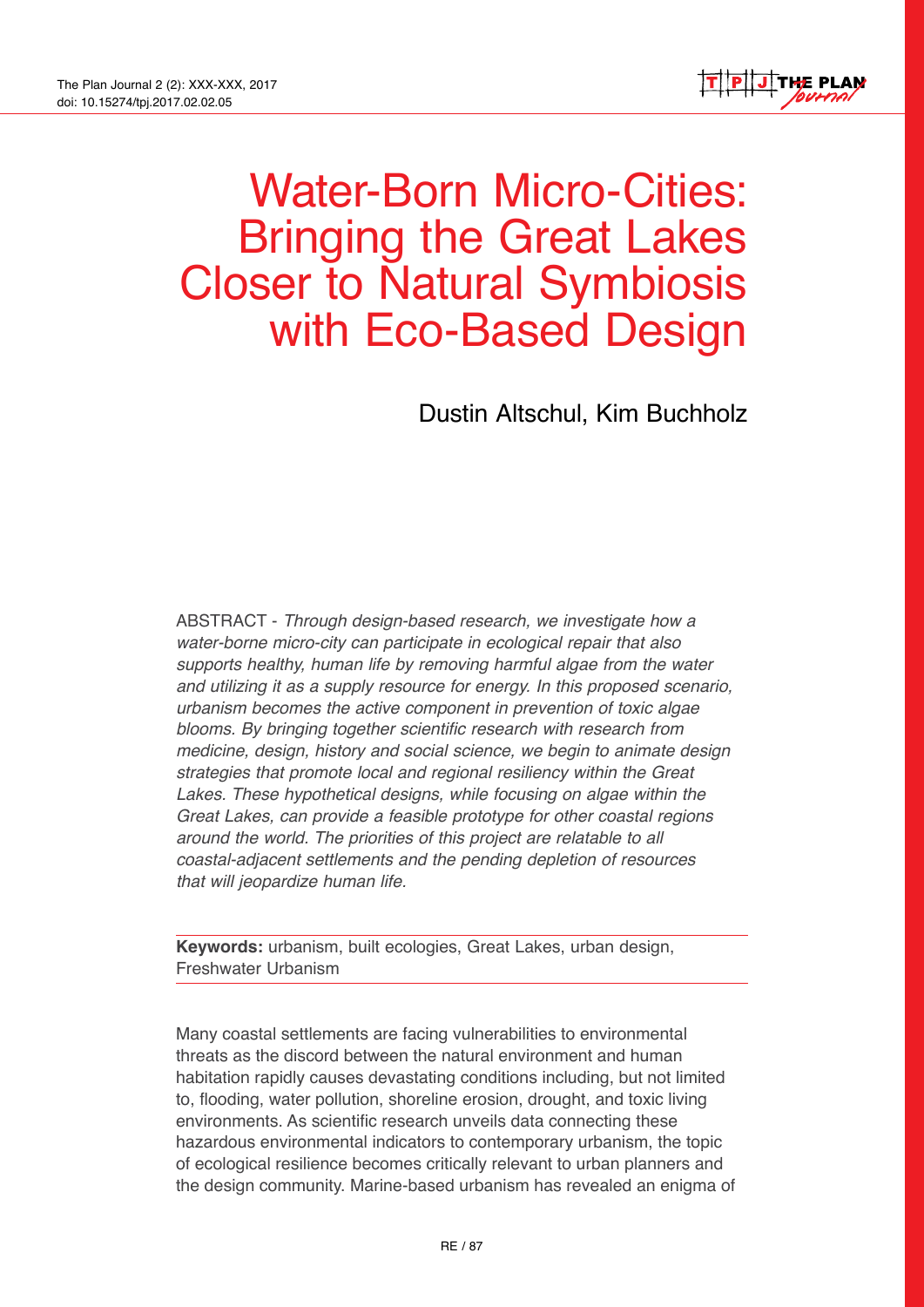environmental stressors on the oceanic state. However, the subject of the Great Lakes fresh water basins, as well as the network of various lakes and rivers that connect to the larger Great Lakes watershed, in relation to adaptive urban resiliency, has yet to be investigated as a new, speculative urban morphology.

# DO NOT DRINK

Human habitation along the Great Lakes is having a considerable impact on the watersheds that have otherwise had a supply of relatively fresh, unpolluted water prior to the onset of the twentieth century, when industry and large agricultures dominantly developed in the region. Lake Erie, in particular, has continuously suffered a harmful plight while the other Great Lakes have not as severely experienced comparative environmental distress. For the past fifty years, there have been social, political, and environmental efforts made to prevent and alleviate Lake Erie from facing the troubling reality of toxic state, or as the Environmental Protection Agency (EPA) classifies, impaired waters.<sup>1</sup> Cleanup efforts focus on the infection of the toxic algae itself, rather than confronting the sources of the environmental offending polluters; a recipe of agricultural runoff, storm water runoff, and biological waste, creating an overloading of nutrients into the fresh water, a condition known as "eutrophication." When faced with reports from the EPA regarding the state of impairment of Lake Erie, local city and state officials have tempered the severity of the water condition in fears that the label would cloud Ohio tourism.

The Great Lakes have many filter-feeding organisms that provide a natural cleansing of the fresh water. However, the eutrophication in Lake Erie has repelled these organisms, allowing further proliferation of toxic algae blooms. These hostile algae conditions are directly related to the amount of phosphorous introduced in the water supply. Throughout the Great Lakes, and particularly in Lake Erie, there are numerous supply derivations of contaminants, including various isolated sets of pipelines emptying wastewater into the lakes, as well as runoff from farming and urban infrastructure. Most of the phosphorous pollution, however, is caused by the large amounts of runoff. The over spilling of urban and agricultural environments, such as flooded manure fields and storm sewer backup, discharges into rivers and streams during rainfall, collecting toxins and pollutants from a variety of surfaces before pervading the water basins and larger watershed. In 2011, the Great Lakes saw an increase of rainfall from previous years in the spring, resulting in one of the highest toxic algae outbreaks in history. Only two years later, the Ohio EPA and the City of Toledo issued a "Do Not Drink Advisory" to nearly 500,000 users of the City of Toledo water.

"There are twenty-five public water systems serving a combined population of over 2.6 million that use Lake Erie as their source of water. Ten in the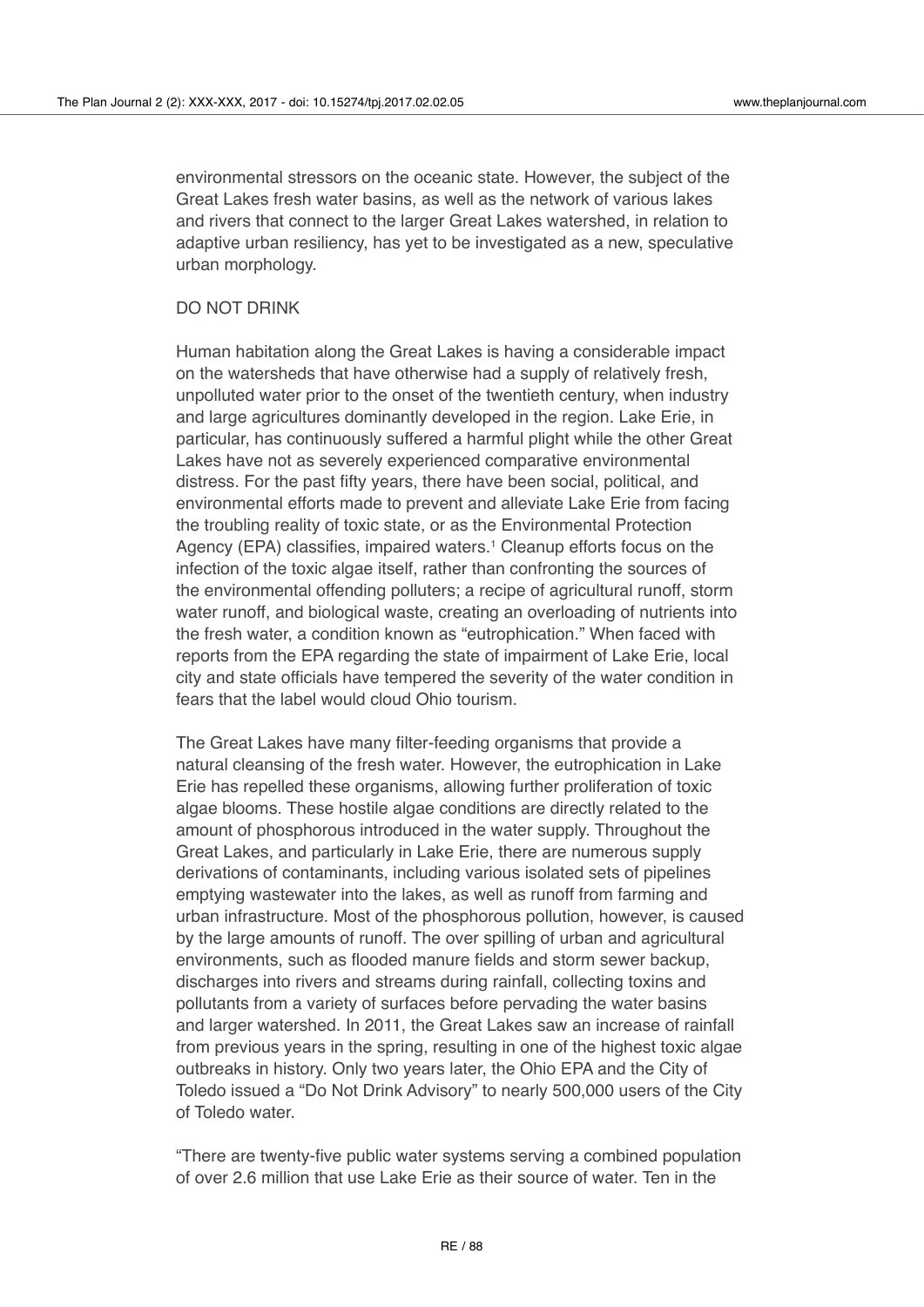Western Basin, thirteen in the Central Basin," the Ohio EPA reported of the dangerous impacts of algae bloom to the Lake Erie Public Water Systems. Yet, per the *Follow the Manure Report* published by the Environmentally Concerned Citizens of South Central Michigan, a 501(c)(3) organization, 691 gallons [3.141,35 L] of manure from 12 million animals is deposited into human-made, agricultural "lagoons," which directly drain contaminated water into Lake Erie, the same water system responsible for providing fresh drinking water to millions of citizens.

While there have been moves made to prevent heavy rainfall from further carrying contaminated lagoon water to Lake Erie and its connecting tributaries, these efforts only continue to support the very roots of the problem - agriculture practices, urban infrastructural deficiencies - that continually position human habitation against the natural environment. It is necessary to explore the possibilities of discontinuing the propagation of conflict at the origin of the problem, thus investigating human habitation under new terms. Often, the solution to urban resiliency in the Great Lakes region has been one that is more responsive than adaptive or alternative. For example, in the case of toxic algae, scientists and policy makers are seeking out methods to control pollution rather than to stop pollution, creating a major disconnect that impedes the evolution of ecologically-based human habitation while allowing the existing mainstream, socially, and economically accepted ways of life to continue, despite the ongoing and pending environmental damages.

The *Follow the Manure Report* states that:

"The causes of and solutions to this recurring crisis are being debated by legislators, agency officials, the environmental community, agricultural sector and others, but one thing is certain: dissolved phosphorus from fertilizer and waste entering the water from agricultural facilities - both crop and livestock - plays a significant role in the growth of the toxic algae."

While this discussion is happening, Confined Animal Feeding Operations (CAFO), or factory farms, continue to receive government subsidies to maintain the very operations that cause issues like the Do Not Drink Advisory, in addition to threatening the health of the 2.6 million dependent on Lake Erie for drinking water. In 2016 alone, the federal government provided factory farms in the Western Lake Erie Basin \$41 million in subsidies. It is hard to imagine government officials discussing solutions to clean Lake Erie, while also heavily funding the polluting operations, but this is what is happening. Through current strategic mitigation to reroute runoff from entering the Great Lakes, civilization can continue indulging in harmful practices and lifestyles, curtailing reconsidered notions of how humans could live, including the methods of resilient habitation in coastal areas.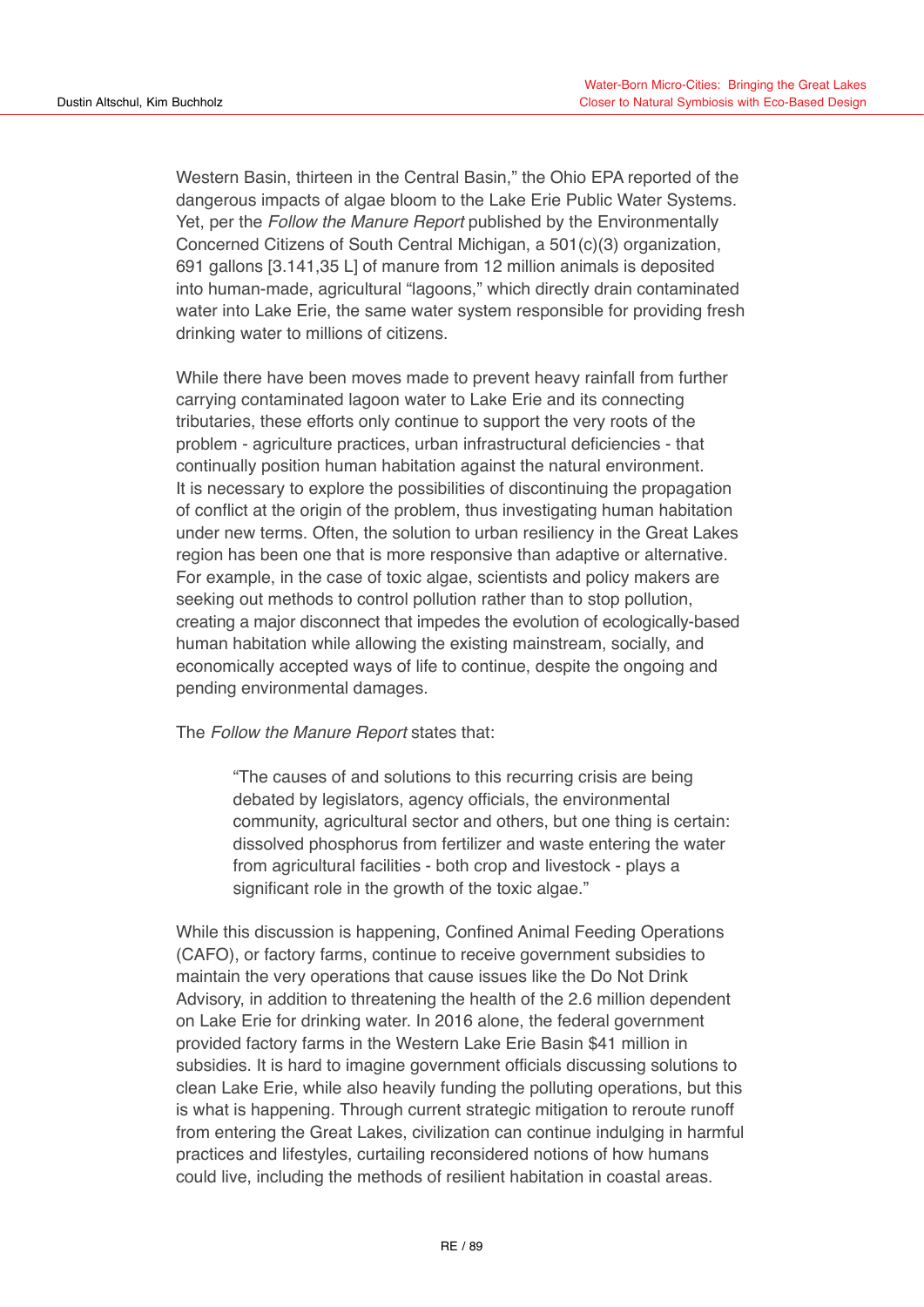The current urban architype, one that allows modern civilization to parasitically exist, will cause future civilizations to be in environmental, social, and economic disconnection.

# THE URBAN DISCONNECT

Protecting and preserving social behaviors, as they exist, is a risky intrigue. On one hand, if environmental efforts can mitigate runoff from entering the Great Lakes, then by logic, the lake water will not be contaminated by toxic algae or experience eutrophication. On the other hand, toxic runoff and contamination from biological waste will still be an environmental issue somewhere else, causing new, unforeseen coastal ecological harm. Like the infamous arcade game "Whac-A-Mole," solving an issue by redirecting the problem will only cause another crisis to arise at another point in time. These shortsighted strategies also have the capability to cause unexpected social outcomes, such as displacement, negative health consequences, and environmental injustice towards people impacted unfairly.

The underlying issue, the root of the problem, is not the toxic algae invading Lake Erie. It is the urban disconnection from ecological living. Due to increase in economy, transportation, and global marketplaces, it is possible to have every comfort and survival need met with ease. The emotional and mental relationship between humans and environment has been diminished, as it is no longer necessary to live directly off the land for survival. Imagine a river flowing into a home, a current that brings with it fresh water, and as it flows out from the home, it carries detergents, household chemicals, and biological waste. How would life operate under those circumstances? Without having to mentally consider or visually experience the course of water and its extensive journey into the urban infrastructure through various channels, and then back out into the natural environment, people are relieved from the hardship of knowing or caring. The same thought extends to procuring food in the grocery store, a comfort that does not require people to witness agricultural processes, or more importantly, agricultural waste, transportation of food, packaging processes, or even climate conditions. Every part of the environment that has been involved in a food being harvested, processed, transported, manufactured and packaged is removed from the conventional stream of consciousness.

The existing urban framework surrounding coastal bodies in the Great Lakes region is made up of agriculture, dense urban cities, and urban sprawl. This last element is reminiscent of the traditional new urbanist transect, a lineage from natural land to dense urbanism, zone 1 to zone 6, with continuous suburban zones in-between. The intentional separation of urbanism from the natural environment in the Great Lakes region is further isolated by property management, zoning regulations, building codes, and regional planning. These conglomerate, umbrella policy mandates encourage agriculture and industry to be situated closest to, if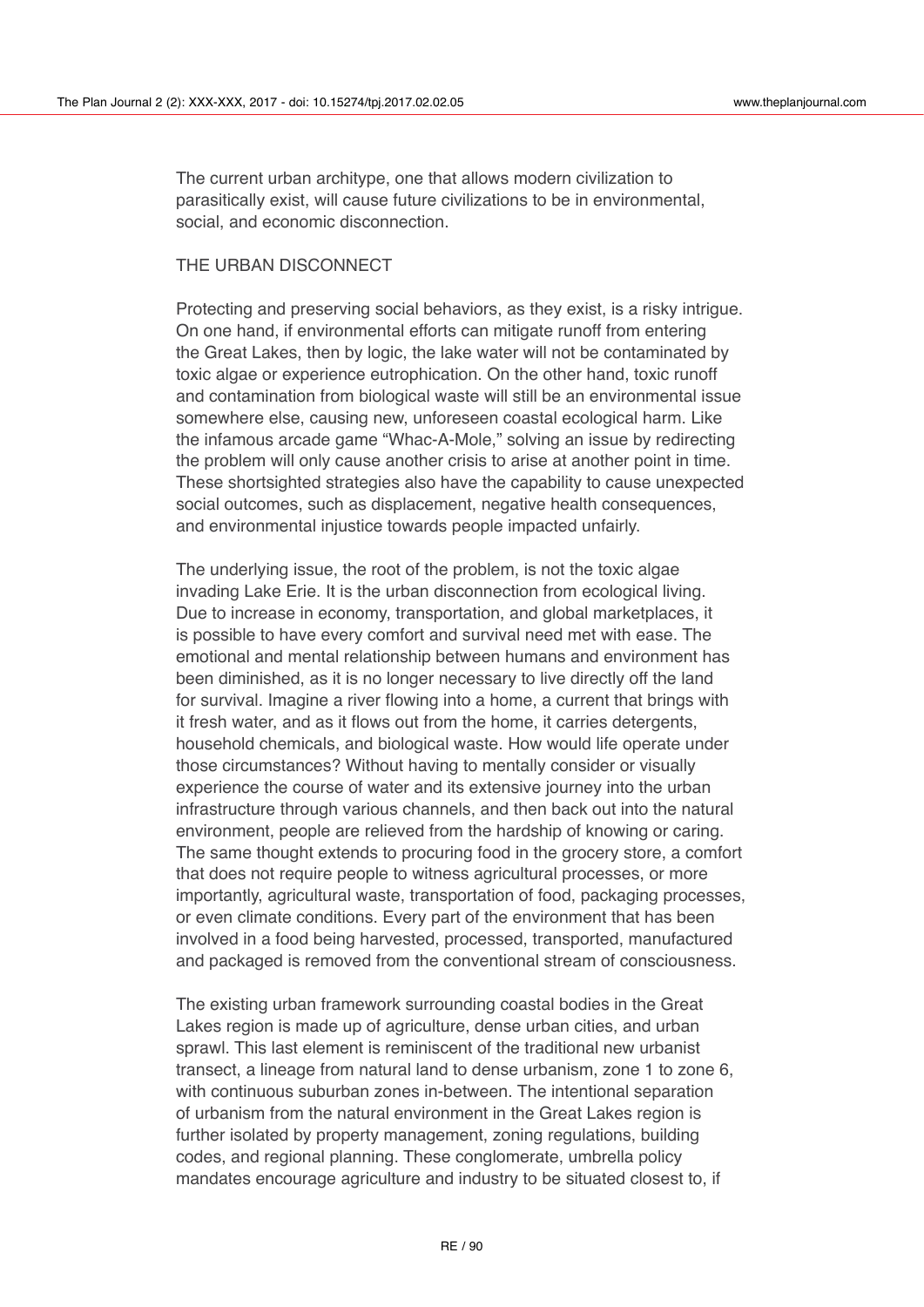not within, the countryside and water basins, causing severe environmental damage throughout the Great Lakes region. Ironically, it is these very same political regulators that are currently trying to reroute agricultural runoff from entering Lake Erie; thus, providing short-term resolutions to a long-term problem. The contemporary urban-to-natural system does not foster a sense of responsibility or stewardship to the great majority of the population, including policy-makers themselves. When people relate to the natural environment, there is a deeper understanding of the survival struggles that occur along coastal bodies of water. The very natural resources that allow urban life to exist are slowly being damaged by disconnected urban policy and planning.

The Great Lakes are a popular tourist attraction, and those who leave the larger cities to retreat to the Great Lakes coast almost always experience a broadened awareness of the environmental problems. These issues, like eutrophication and toxic algae blooms, are removed from the daily experience of urban life. Fertilizer runoff from the manicured lawns in the suburbs, human biological waste, the impervious hardscapes of streets, agricultural erosion and pollution, as well as industrial waste are suppliers of hazardous toxins to the Great Lakes. These use groups have created contentious relationships between themselves and the natural environment in terms of urban health, in addition to environmental despair. Through the perpetual polluting of the Great Lakes, these groups are not only disconnecting from each other and the environment, but they are also further segregating themselves from those seeking recreation within the watershed. These entities are creating natural warfare against each other for the use of natural resources, with the Great Lakes being the greatest casualty. Imagine a young family visiting one of the many public and free Great Lakes to go swimming and spend time in nature, who instead comes upon a toxic algae bloom so thick, it covers as much of the lake as they can



Figure 1. The "New Urbanist Transect," by Duany Plater-Zyberk & Company, Center for Applied Transect Studies.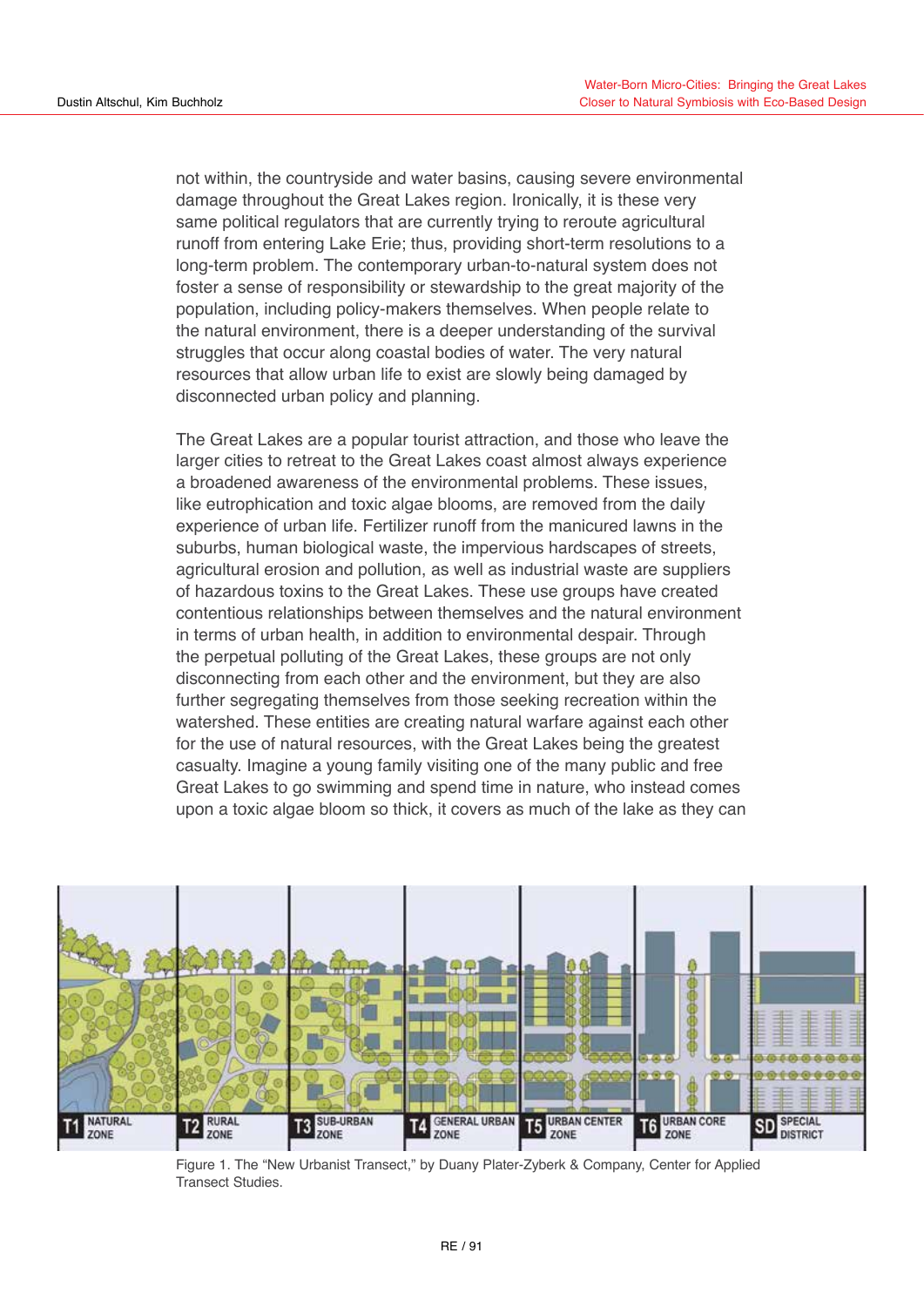

Figure 2. Lake Erie Algae Bloom.

see and is completely stagnant. This family is another casualty, unable to enjoy the same right to fresh water as many before them. The trickle-down effect of toxic runoff is not only an environmental injustice, but there also exists a social trickle-down effect that puts unintended populations at significant disadvantage as well. While factory farms and other large organizations in the West Lake Erie Basin continue to pollute the water, social and environmental injustice has become a way of life for vast populations of residents in the region.

There are substantial effects from toxic algae blooms in the Great Lakes, from environmental pollution, to urban health, to social detriment. If current policy continues, the efforts made to mitigate runoff from entering Lake Erie will shift these same issues from the toxic algae infestation to another environmental casualty, another social disadvantage, and further burdens on public health. It is critical to ask why the disconnection between suburbia, urbanism, agriculture, and industry with the natural world has not been considered as a topic of resolve, and if there are ways to not just mitigate the problem, but rather meet these issues head on. Is it possible to face up to the urban lifestyles, practices, routines, and methods of human habitation and push for something that breaks the "Whac-A-Mole" cycle?

# FRESHWATER URBANISM AND HEALTHY EARTH HABITATION

Just as all civilizations have evolved, parasitic living can also evolve. Since the Great Lakes, specifically Lake Erie, have undergone so much pollution from a sundry of urban-environmental disconnects, pollution abetment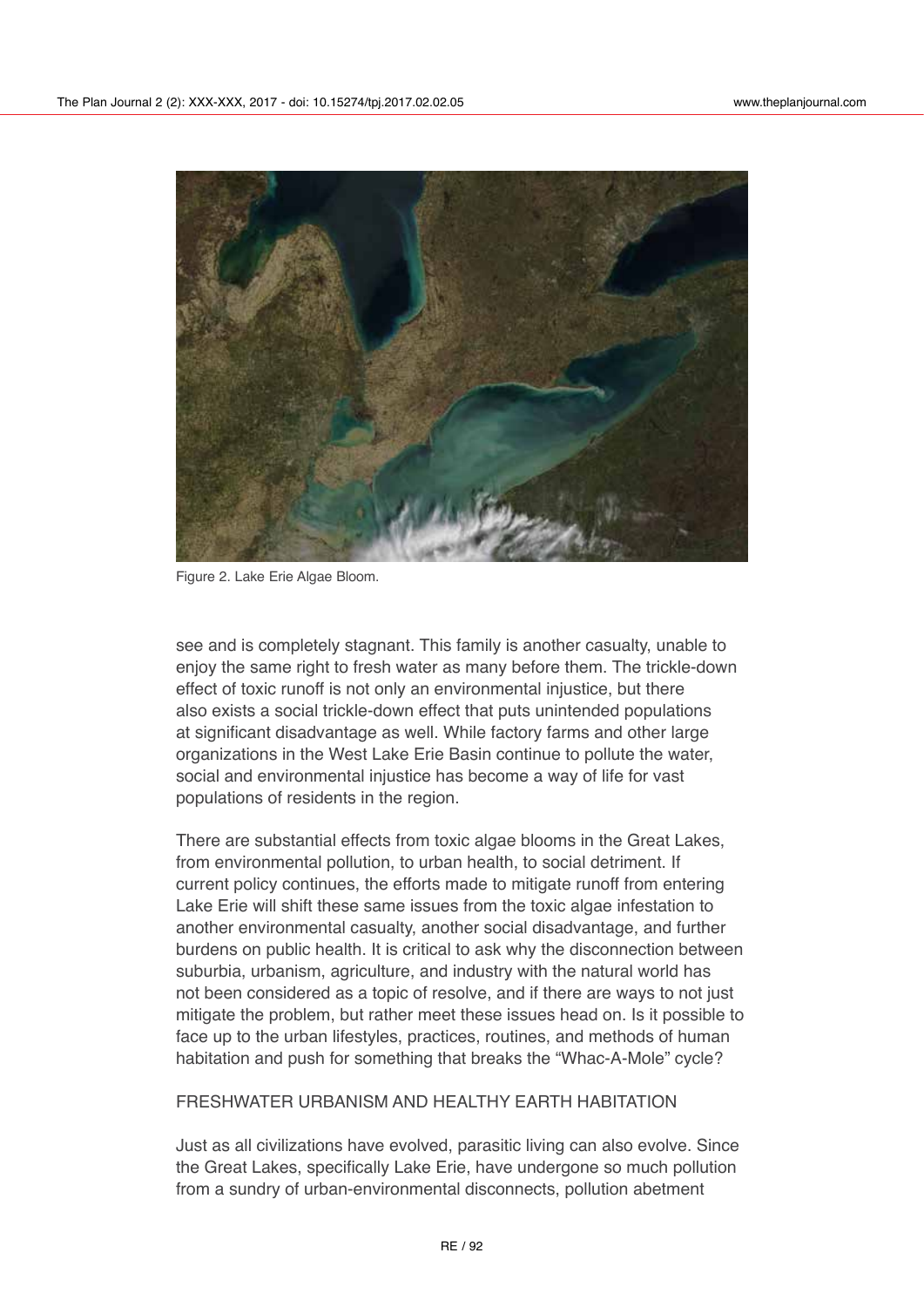or toxic mitigation are no longer viable solutions. Human existence finds itself at the forefront of the Anthropocene, and the toxic algae blooms in the Great Lakes fresh water basin are strong environmental indicators of the negative impact humans have had on the earth. Human habitation has influenced atmospheric, biospheric, geologic, hydrologic and an assortment of other natural ecologies and/or systems.

Rainfall does not only help to shape the landscape, but it is necessary for land-based life and delivers nutrients to the ocean. However, after the influences of agriculture, urbanism, and industry, it now collects toxins that result in the surplus of phosphorous and other nutrients in the Great Lakes, causing complex detrimental biological and ecological impacts.

Humans and human habitation must evolve to meet the demands of the environmental needs of the Anthropocene for resilient survival. There are ways that life can sustain, and flourish, that do not further harm the environment, but in fact, thrive from the earth's urban-induced virus and subsequent fever. Freshwater Urbanism tackles the negative environmental effects in the Great Lakes region caused by destructive contemporary urbanism, using these adverse consequences to generate healthier earth habitation. What exactly is "healthy earth habitation?" (Have we even seen it?)

Healthy earth habitation is a mutually beneficial relationship. Many argue that rerouting toxic wastewater from the fresh water to ground water is a sign of environmental activism, particularly government and policy officials, who benefit from the root causes of the pollution.

Solutions like these still position an opposing relationship between humans and the environment. Without altering urban lifestyles and principles, such as discontinuing urban-based behaviors that are causing environmental illness, there will be a continued discord between the environment and insatiable human appetite. It is necessary to prioritize the natural environment over the proclivities of human habitation. Healthy earth habitation occurs when humans directly support ecological and environmental functions of the natural world without sacrificing health and wellbeing. This creates a mutually beneficial existence. Freshwater Urbanism is a method of achieving a mutually beneficial relationship between the natural environment and urbanism, supporting healthy earth habitation. In the case of Lake Erie and the Great Lakes, it is vital to preserve the natural resource of fresh water as this is critical for life. Therefore, any type of human existence along fresh water coasts has the special responsibility to regard itself as Freshwater Urbanism, intentional societies dedicated to preserving this critical natural resource. The overall water body of the Great Lakes itself is an important spatial environment that is infected, its illness being indicative of the separation between urbanism and the natural environment. To preserve this resource, lessening the divide between urbanism and nature is needed, bringing people into close proximity with nature and requiring intimate ecological relationships not yet

realized.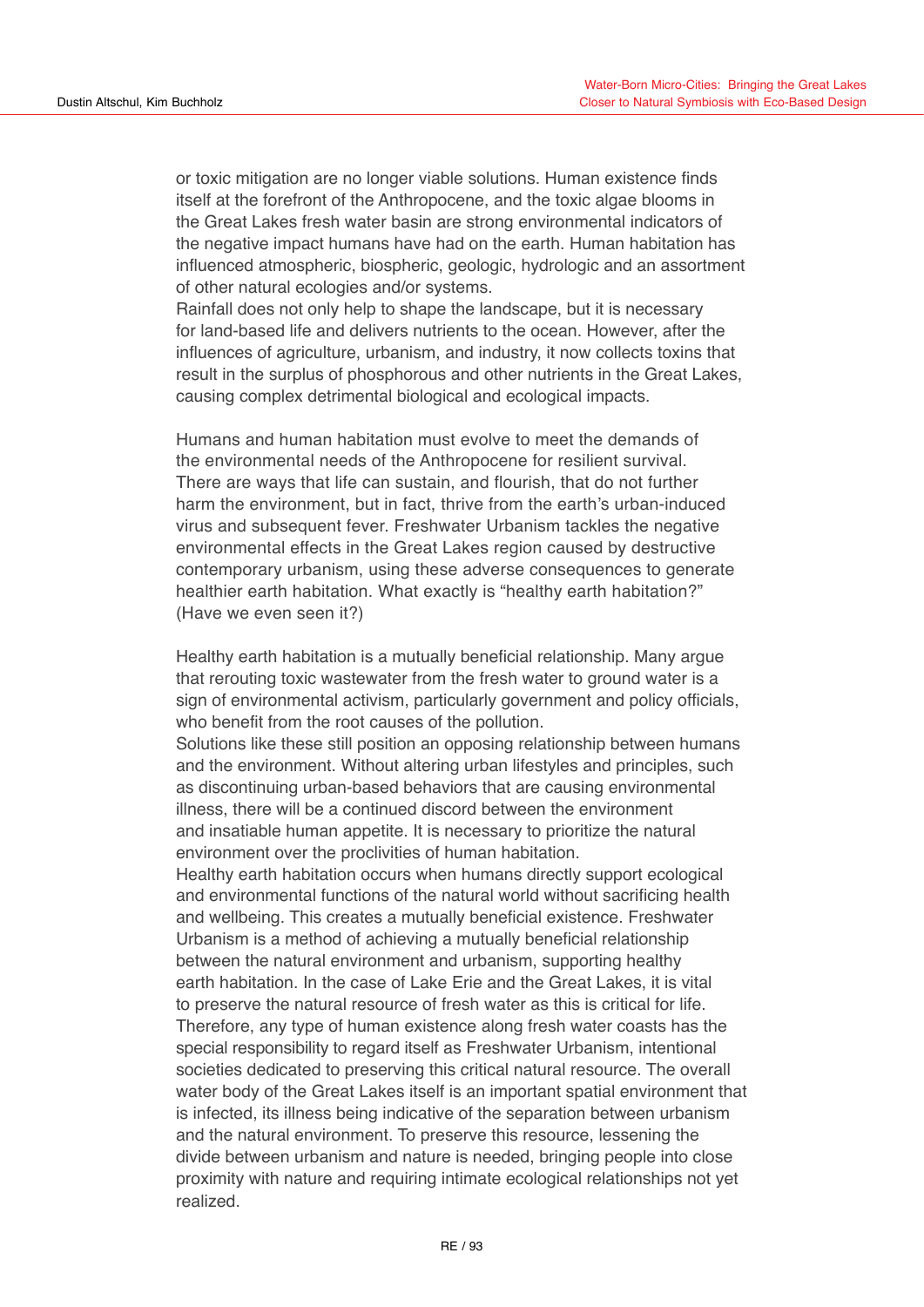# WATER-BORNE MICRO-CITIES: A PROPOSAL FOR A NEW ECOLOGICAL TYPOLOGY

To support the notion of Freshwater Urbanism as a new, Anthropocenebased urban model and theory, it is necessary to establish parameters to compose an urban morphology. An initial population of 20,000 people was established over an area of 4.5 sq. mi. [11,66 km<sup>2</sup>] to create a generous urban density of 4,444 people per sq. mi. [1.715 people per km2 ]. In 2015, the largest infestation of toxic algae bloom was recorded in Lake Erie, producing scum that spanned approximately 300 sq. mi. [777 km2 ]. For comparison, the land area of New York City is 304 sq. mi. [789 km<sup>2</sup>], with Manhattan consisting of approximately 23 sq. mi. [59 km<sup>2</sup>] with an urban density of 72,000 people per sq. mi. [27.799 people per km $^2$ ]. $^2$ A typical midwestern city comfortably supports an urban density between 4,000-5,000 people per sq. mi. [1.544-1.931 people per km $^2$ ] thus, this influenced the selection of urban parameters to stay reflective of regional culture. For a successful illustration of this morphology, urban character remains, suggestions are made towards styles of human habitation and urban behaviors. To sustain a closed-loop ecological network, the following constraints were necessitated per standard usage in Michigan.

| <b>Utility</b>     | <b>Micro City</b><br><b>Daily Needs</b>         | <b>Single Person</b><br><b>Daily Needs</b>        |
|--------------------|-------------------------------------------------|---------------------------------------------------|
| <b>Water</b>       | 1.8 million gallons<br>$(6,814$ liters)         | 90 gallons <sup>3</sup><br>$(341$ liters)         |
| <b>Electricity</b> | 7.87 million kBtu<br>$(8.3 \text{ billion kJ})$ | 143,600 kBtu <sup>4</sup><br>$(151.5$ million kJ) |
| <b>Waste</b>       | 7,227 gallons<br>(27,357 liters)                | 19.8 gallons<br>(75 liters)                       |

Table 1. Water-borne micro-city basis of design parameters.

These parameters were utilized to provide baseline design conditions to be met for the optimum health, hygiene, and wellness of the following proposed water-borne micro-city design basis as a new urban paradigm for Freshwater Urbanism.

# *Strategy 1: Infrastructural Coupling*

The first strategy involves the coupling of algae energy, solar energy, wind energy, and elements of nomadic living. Combining multiple sustainable and renewable infrastructures allows the micro-city to operate as a rechargeable battery, able to deliver energy as well as possess the mobility to follow sources of energy.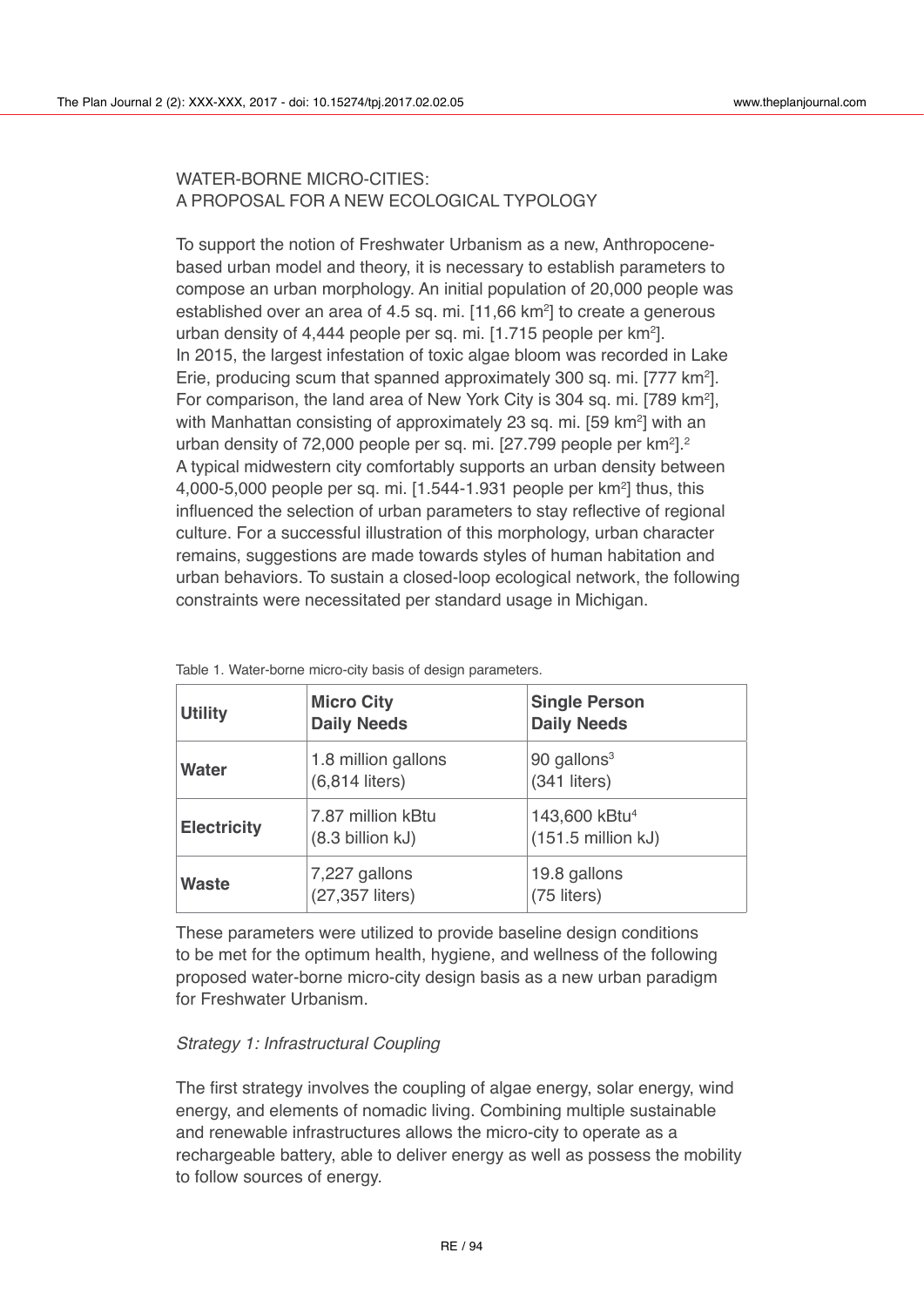# Algae Energy Generation

The water-borne micro-city is mobile and can provide nomadic, renewable energy generation throughout the Great Lakes. As the farming of non-toxic algae becomes more prevalent, especially throughout the Midwest, it is critical to investigate the possibility of harvesting toxic algae as a fuel for energy needs of human habitation. Based on report findings that state one pound [0,45 kg] of algae can be converted into 9,400 BTU,<sup>3</sup> the micro-city of 20,000 people will require 851 lb. [386 kg] of algae to power the basic energy needs each day. Lake Erie is estimated to have 400 metric tons [882K lb.] of bioavailable phosphorous in the form of toxic algae, which could power a micro-city for 1,946 days, or nearly five years. In 2003 through 2017 alone, the severity of toxic blooms has increased by approximately 1,000% and studies project sustained levels of toxic algae through 2030 and beyond. This energy resource is becoming more abundant, yet more environmentally damaging by the year. The ability for humankind to flourish from the negative environmental consequences from years of contamination is a characteristic of Anthropocene-based evolution, and in doing so, the flourishing of humans is symbiotic with the natural world for succinct healthy earth habitation. Harvesting toxic algae can improve environmental conditions, while providing more energy than necessary for sustainable living. Thus, excess energy generation can be stored or classified as an agricultural resource, with a higher yield to payback than most agricultural crops that come from established factory farms in the Great Lakes region.

# Solar Energy Generation

Conservatively, the Great Lakes receive an average estimate of 1,300.15 BTU/sq. ft./day [14.446 BTU/m<sup>2</sup>/day] of solar radiation.<sup>4</sup> This lends to the coupling of solar power with algae biomass as a means to maximize and optimize energy production of the micro-city. Because of the micro-city's water borne morphology, there are virtually no light-blocking obstacles to obstruct solar radiation from the micro-city mass. Therefore, it is possible to collect enough energy to meet all electricity needs of the micro-city through 6,153 sq. ft. [572 m<sup>2</sup>] of photovoltaic panels, a meager less than 1% of the entire surface area of the micro-city. When nature is segregated from urbanism in planning, policy, and theory, there is the potential to overlook important points of research that could otherwise synthesize infrastructural and operational processes. The Great Lakes watershed is largely left out of research that quantifies solar radiation throughout the United States, measuring only the surface area of land instead. Despite the lack of human habitation within the lakes themselves, water is a surface that does, in fact, receive solar radiation. For the purposes of this research, we interpolated solar gains based on the low average for the upper Midwest region to speculate the possibility of offshore solar panels for energy generation.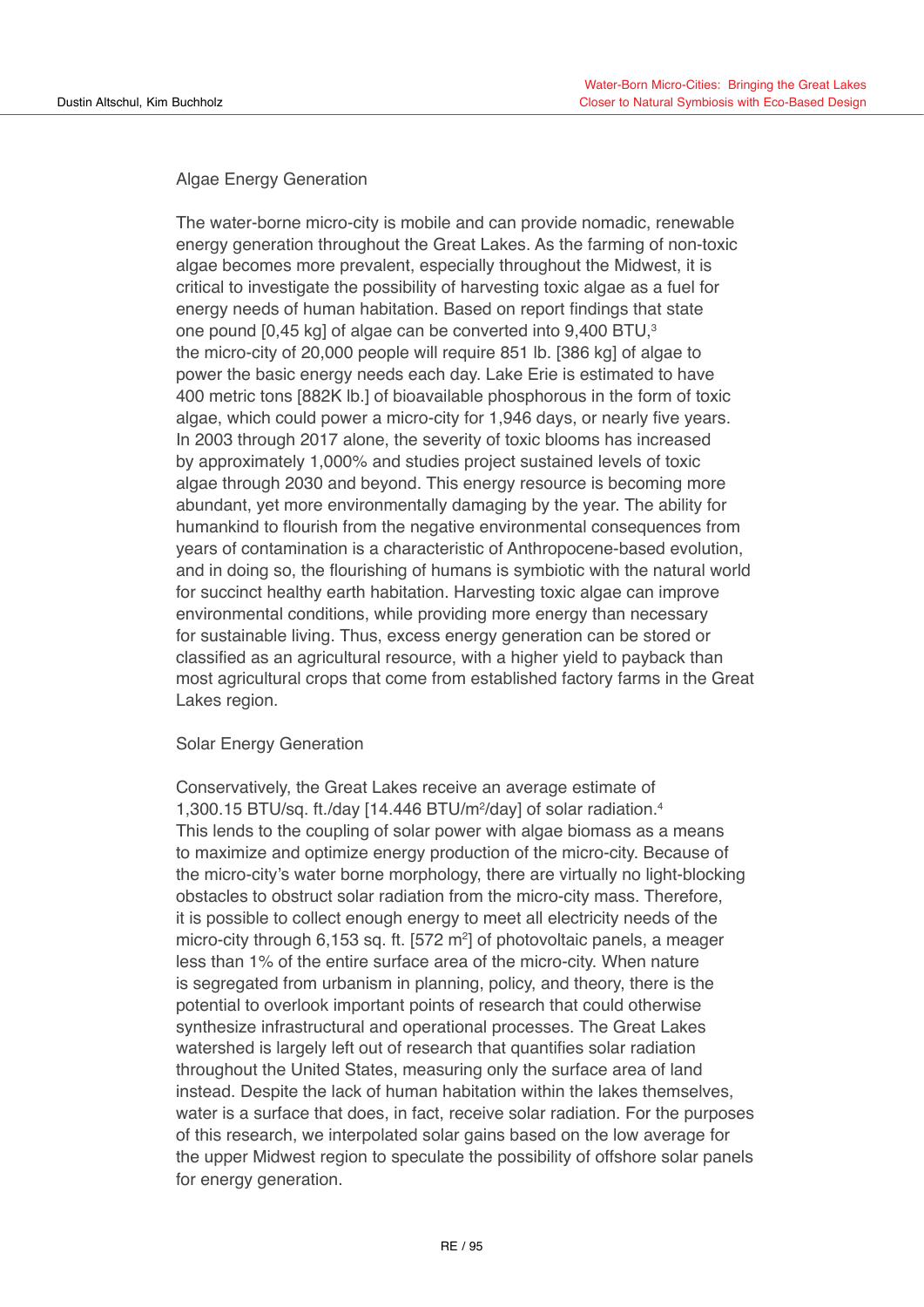#### Wind Energy Generation

There is much discussion and progress regarding onshore wind energy generation. However, measured winds are strongest offshore. The micro-city can harness these strong offshore winds through turbines that, because of the absence of physical obstructions, can have longer wing spans to generate more energy. The turbine infrastructure can also double as light towers, alarms, or additional urban framework. The integration of wind turbines into the everyday life for inhabitants on the micro-city places people in direct connection with the source of energy, and the unique typology of the micro-city allows for strategic adaptation of new infrastructural approaches that prioritize environmental concerns to preserve healthy earth habitation. In conventional planning, large wind turbines are mostly located in isolated, rural areas segregated from human habitation. The generation of wind energy and the physical turbines can also provide power and strength to act as a propellant, like a sail on a boat. One offshore-designed turbine with wingspans of 150 m [492 ft.] can generate enough power to sustain 5,000 free-standing homes.<sup>5</sup> while taking up an insignificant amount of area in the micro-city.

#### Nomadic Renewable Energy Generation

Prior to the onset of contemporary agriculture, human survival largely depended on nomadic traditions. Current land rights issues and regulatory ordinances limit nomadic culture within Western society; however, many theorists argue that nomadic ways of living provide people with new landscapes and new perspectives, which can strengthen the human mind, therefore lending to a nostalgic, yet evolved, state of civilization. Through its mobility, this micro-city can follow the presence of toxic algae blooms, solar



Figure 3. Water-borne micro-city distribution throughout the Great Lakes.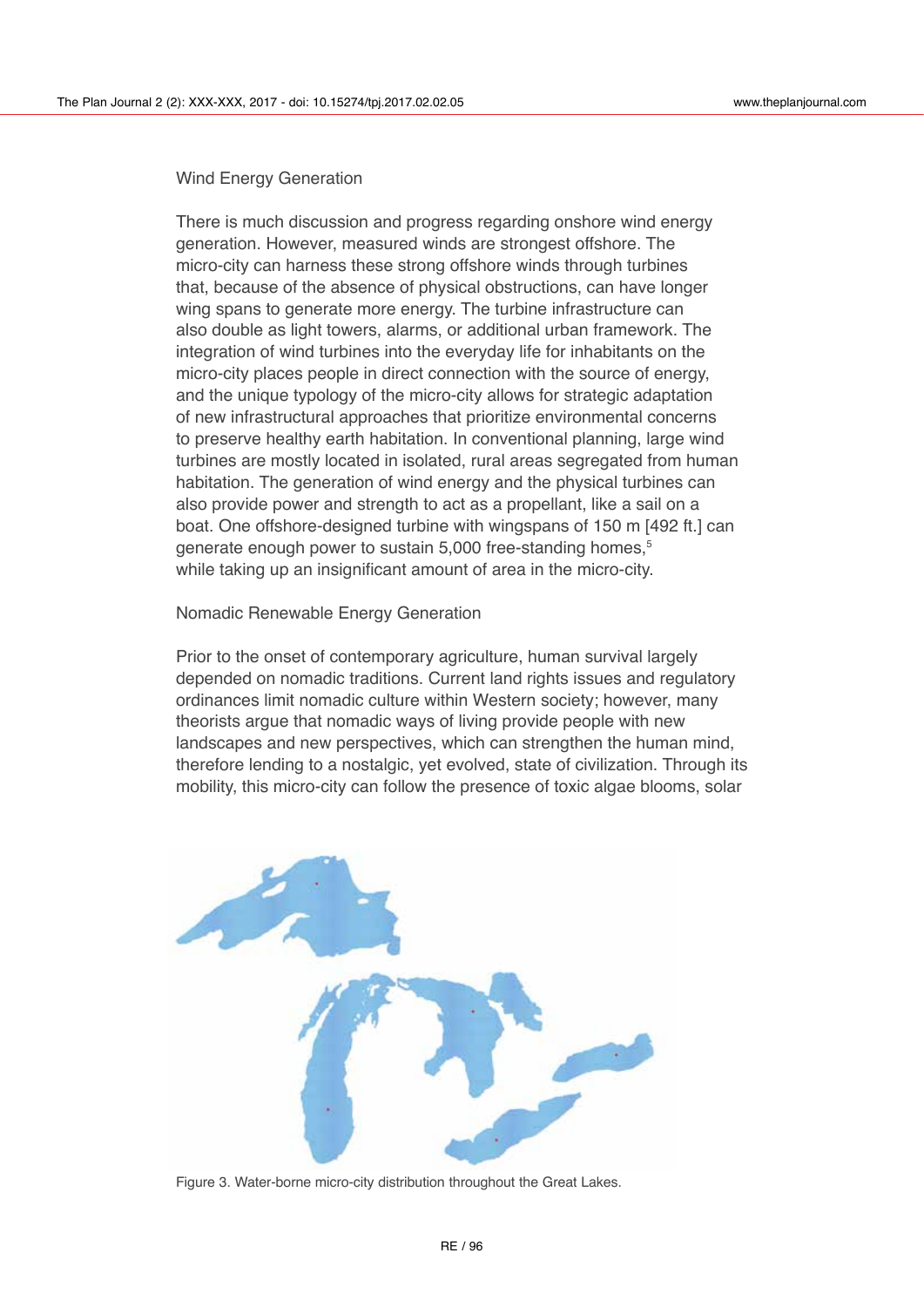radiation, and wind to collect the maximum amount of energy for generation and/or storage. With the ability to connect and "plug-in," the micro-city can transport energy from city to city along the Great Lakes, acting as a backup generator or an energy supplier, directly supporting coastal cities and overarching Freshwater Urbanism. Under the current urban energy structure, energy resources must be harvested and brought to facilities for creation, conversion, and distribution. Even in state-of-the-art energy facilities that are converting algae to energy, infrastructures must be built to create synthetic, on-ground algae "farms." The micro-city, on the other hand, is an entire municipality that travels to the natural resource, for a streamlined process causing less environmental taxation. Directly pairing energy generation, conversion, and storage within and around 20,000 residents forces the entire course of action to maintain transparency, stewardship, and a knowledge base of the fragility of energy in sustaining human life.

# *Strategy 2: Direct Interaction with Water*

The second strategy supporting water-borne micro-cities as a new ecological typology for healthy earth habitation involves one's relationship with water. The direct experience with the Great Lakes reinforces emotional connectedness, increasing awareness of the watershed that is the lifegiving powerhouse for the micro-city. The state of the water indisputably affects resident life by directly showcasing the ominous condition of the Great Lakes during the onset of the Anthropocene.

In contrast, a person living in suburban Ohio who maintains a beautiful front lawn by fertilizing and watering it regularly may never realize the extent of the environmental harm caused by introducing phosphorous-rich fertilizer into the water system. While the lawn flourishes, the fertilizer tricklesdown and is discharged into the Great Lakes, where the homeowner will likely never encounter the thick, toxic algae scum created from the fertilizer runoff. When beautiful, manicured lawns are the standard of one's interaction with nature, and the local city ordinances reinforce yard requirements, building setbacks, and suburban zoning strategies, there is a severe discord with the natural environment. The negative implications of these socially, politically, and economically accepted lifestyles, thus, contribute greatly to the impaired state of the Great Lakes and foster estranged relationships between human habitation and the watershed. Imagine if this front yard was fresh water in the Great Lakes, and these lifestyle practices promoted the health of the water. For the micro-city, fresh water is the front yard.

As the typology for this new class of Freshwater Urbanism is idealized through these strategies, morphological forms begin to naturally adapt organic systems and processes. The elements of biomimicry are subtle and may seem more technologically innovative than organic. Despite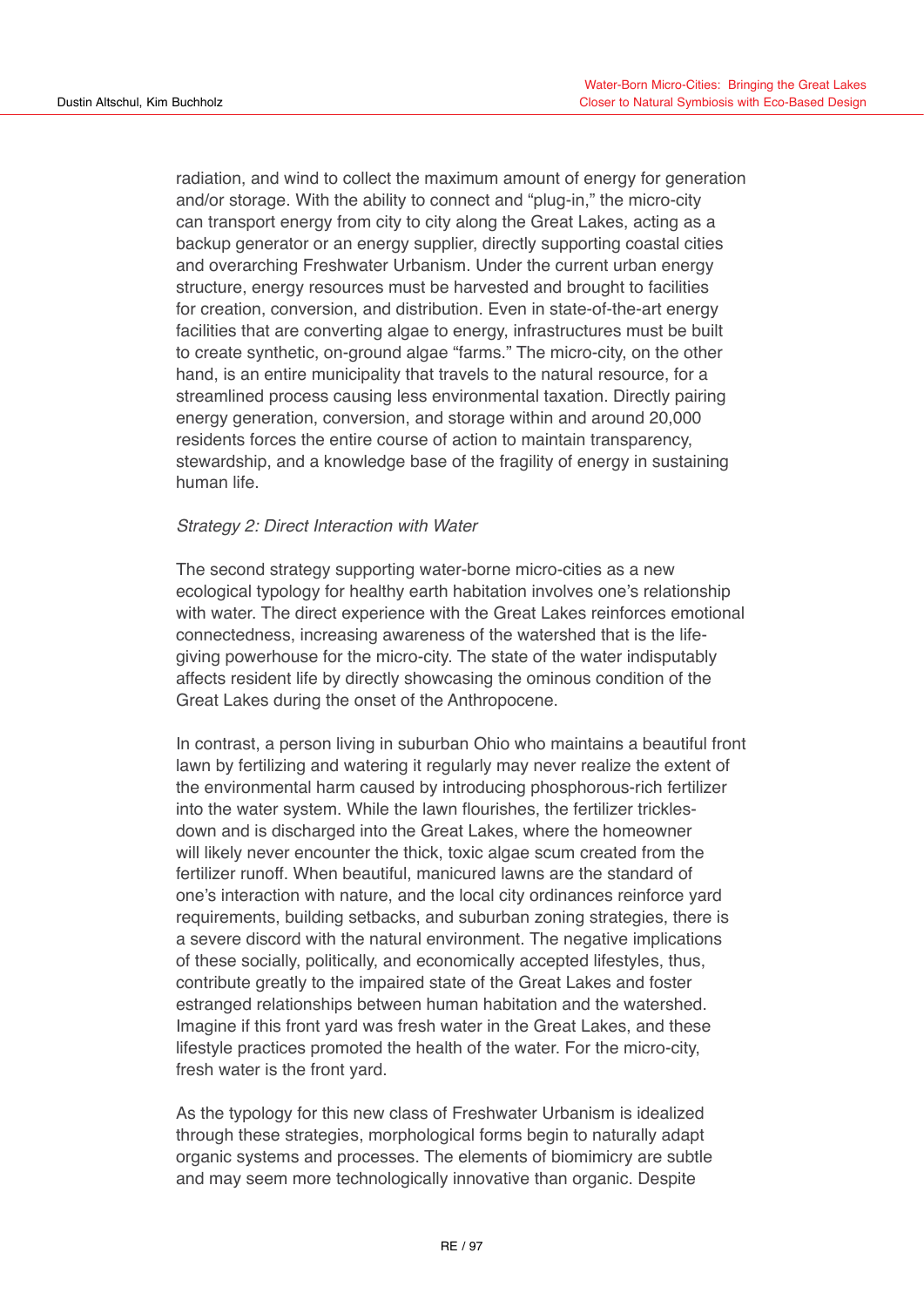that, the mechanical implications in the architecture of this micro-city are meant to benefit the survival of human life and natural life, and is therefore reminiscent of natural evolution. Technicalities aside, the predominant aspect to the micro-city is its relationship with water; a remedy to alienated, contemporary urbanism. By placing human life on top of sensitive natural resources for survival, people are forced to witness natural systems daily, live lower-impact, more thoughtful lives, while also feeling a sense of ownership over the Great Lakes, because after all, the fresh water does become the front yard for the micro-city.

#### *Strategy 3: Vertical Inversion of Zoned Use*

Providing an environment that is viable to human life, capable of generating natural energy, and is beneficial to the biological ecosystem are not the only dynamic infrastructural opportunities for a water-borne micro-city. On shore, land use is often regulated by policy, zoning ordinances, codes, and necessary civil groundwork. Off shore, however, the ability to invert the traditional transect is not only possible, but it is practical. Many of the necessary functions deal directly with water, from the cleansing of the water, to harvesting toxic algae and converting it to usable energy, to the filtration systems, to agricultural opportunities, and recreation. While a typical onshore transect limits the boundaries and interactions of the natural environment with urban areas, a vertically inverted offshore zoning system reverses the way urban life situates itself in relation to air, water, and land. This strategy merges a theoretical environmental typology with pragmatic engineering, offering a realistic solution to commonly idealized urban notions. It is in this reimagined zoned use that Freshwater Urbanism takes absolute responsibility for the greatest health and wellness of not only residents, but also plants and animals. This model emphasizes a realistic approach towards healthy earth habitation.

The proposal for explorative use of volumetric zoned area is based on synthesized blending of environmental and urban needs. By merging these two environments, each one becomes dependent and interlaced within the other. The micro-city cannot flourish if the natural environment does not also flourish. When making improvements and/or daily maintenance to the urban infrastructure, as many traditional cities do, the efforts will therefore advance the health of water and air qualities. This relationship embodies a mutually beneficial symbiotic connection that has the potential to reach further than within its own direct proximity. Because the Great Lakes watershed connects to the Atlantic Ocean and Arctic Circle throughout various North American tributaries, the innovative, inverted zoning of the micro-city has the ability to enact positive changes throughout the entire continent.

The merging of natural and urban survival needs brings forth an intimate awareness of consequences from urban disconnect on natural ecosystems, as well as public understanding of lifestyle habits that have low to no impact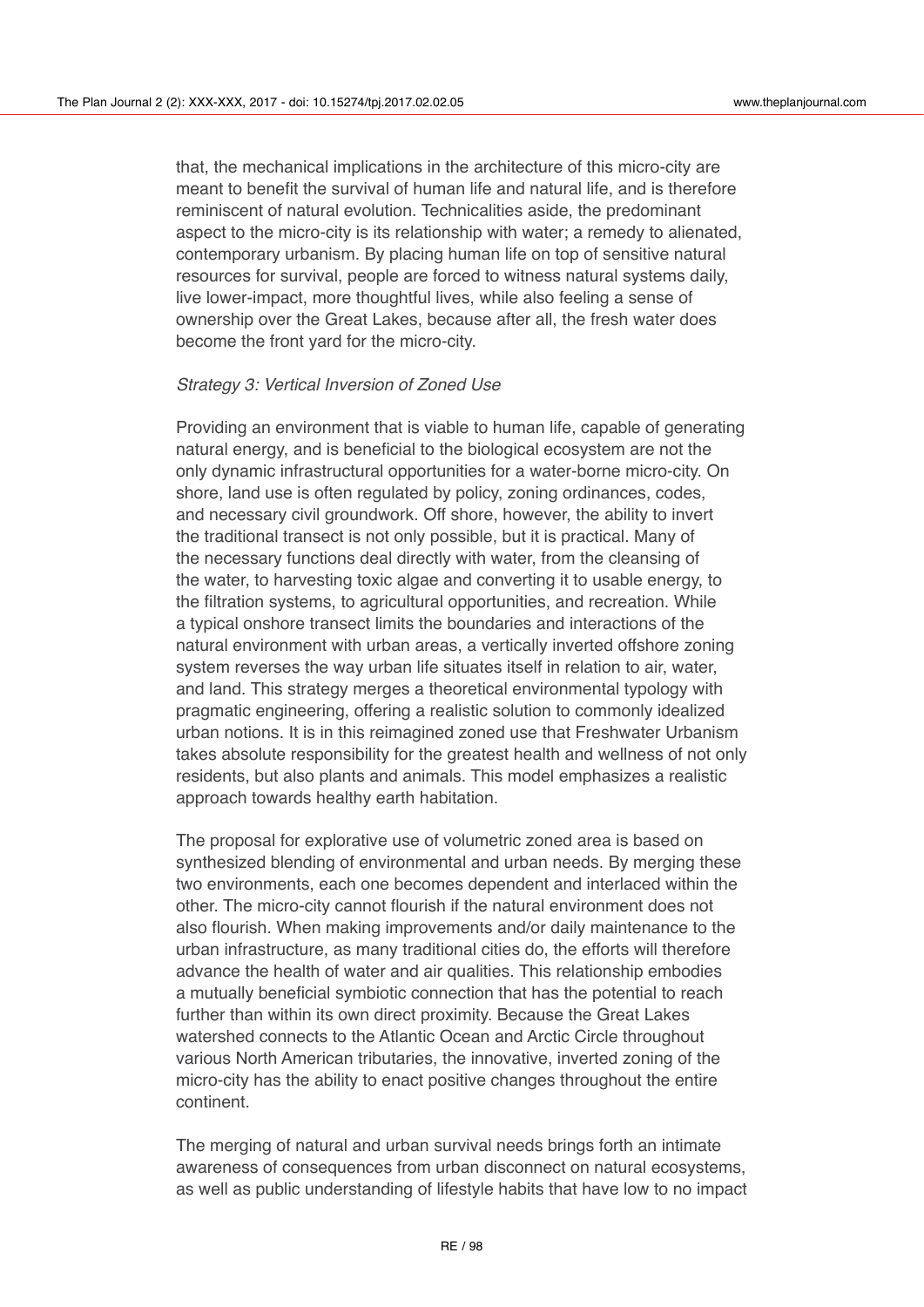

on the natural environment. The health and wellness of residents on the micro-city and coastal cities like Toledo are determined by the success of the natural environment. The social awareness and directionality of the inverted transect calls into question importation policies, which will become more prevalent as political discussions take place regarding the running of oil pipelines through the Great Lakes. While most people in the region do not reside directly next to a Great Lake, it is easy to allow political actions like oil pipelines, or the growth of toxic algae, for that matter, to occur. For the residents on the micro island whose surrounding "yards" are fresh Great Lake water, the condition of the lake water is vital to a healthy existence and enjoyable natural resources, which will spark local and residential activism based on the NIMBY (Not In My Backyard) pejorative. By allowing space above, on, and below the water surface, residents are provided unique opportunities to access vast views and underwater ecosystems; this will become a part of the everyday experience on the micro island. The vertical inversion of zoned use is not simply a pragmatic infrastructural solution, but it is also a way to enhance human life in new ways.

# *Strategy 4: Localized Placement to Resources*

# **Water**

The vertical and inverted zoning structure as described creates a different organization of programs and resources that are not necessarily combined through conventional urban planning. In doing this, residential units are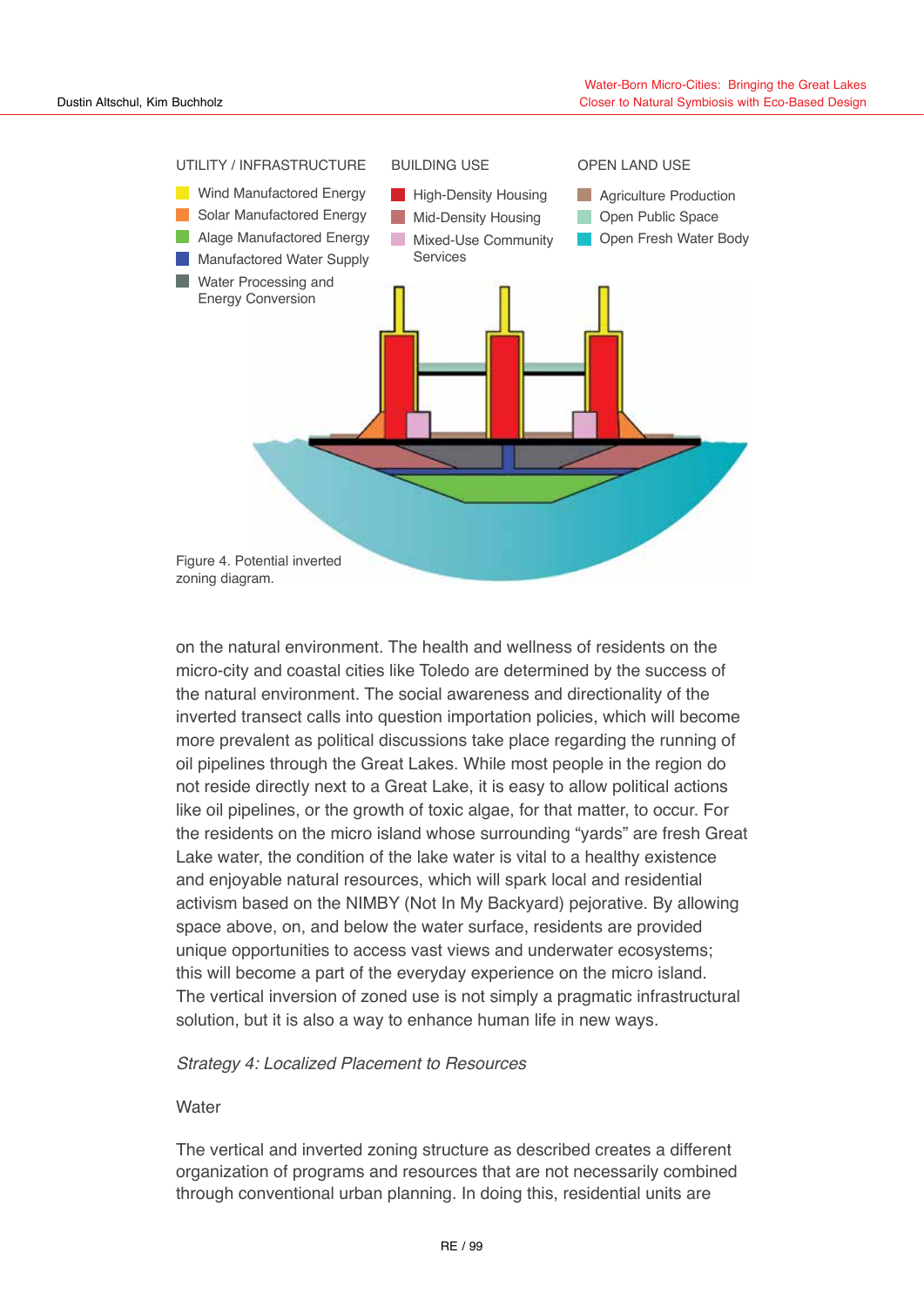placed on top of industrial and civil infrastructures, in addition to being situated significantly closer to natural resources. What would it be like to live on top of the water that we drink, or the energy that we use? Rather than collecting fresh water and processing it through filtration channels to ultimately provide clean water to household faucets through traditional urban water systems, the design of the water-borne micro-city eliminates the need for unnecessary urban infrastructure by providing a direct filtering channel from the lake water to the micro-city residents, not unlike natural vegetative root systems. The fresh water basin becomes a large storage tank, syphoned when necessary with on-the-spot filtration. Due to the micro-city harvesting toxic algae and cleansing the water, the filtration needs are comparatively less than other standard water treatments, adding another beneficial aspect to living in close quarters to the natural resources needed to sustain life. With the entire micro-city functioning as an island, agricultural practices are directly impacted, as this will provide the possibility of bottom up irrigation, or hydroponic agriculture.

#### Energy

With the elimination of substantial infrastructure, less energy is utilized to process resources. The micro-city generates energy from algae, solar radiation, and wind. The energy can then be directly converted and distributed on-site, because the micro-city has localized placement to these resources. These infrastructures - wind turbines, photovoltaic panels, and algae harvesting - are coupled with other urban needs, such as light towers and shelters - providing more direct energy fulfillment to specific needs. The localized, coupled course of generating energy is a 1:1 production, as no energy is lost in the direct transferring and conversion process. Residents will be integrated within the ecology of energy generation, which will provide energy education, specialized life experiences, and a broadened awareness of the dire need for a mutually beneficial, symbiotic relationship between natural and artificial environments. The energy generation processes on the micro-city are non-harming to residents, allowing humans to exist nearby and occupy shared space with these industrial programs. Disparately, conventional energy generation causes such significant air pollution, CO $_2$  emissions, as well as soil and water contamination, that industry must be zoned at a far distance from residences.

# Food

Through localized water and energy sources, agricultural practices are benefitted greatly. The re-allotment of zoning relationships allows the micro-city to introduce agricultural processes into daily life, rather than pushing farms to the city edges. In a similar approach to the streamlining of energy and water infrastructures, the integration of residential with natural and agricultural environments means that the transportation, processes, and packaging of food is no longer necessary. With direct, natural access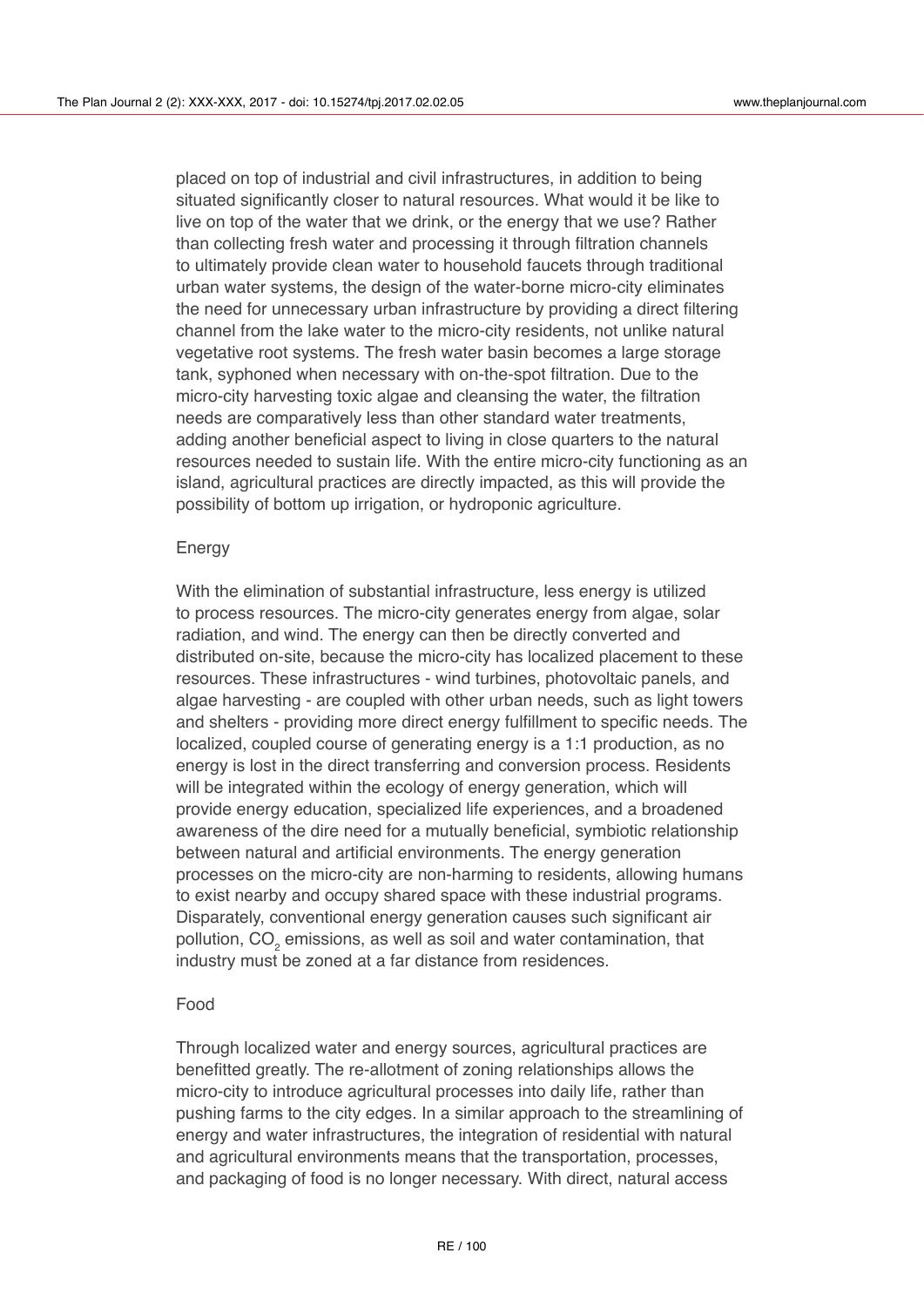to irrigation, increased moisture in the air, and greater access to sunlight, agriculture has the potential to flourish better in the micro-city than through conventional farming inland. Through hydroponics and traditional methods of growing, the micro-city will maximize these resources, while also presenting precedence for amended regional agricultural practices. Algae may also be used as a natural fertilizer in addition to compost; a closed-loop, localized method of living. The lifestyle changes for residents through dietary changes and lessened energy needs will result in evolved, Anthropocene-based knowledge and skills.

# *Strategy 5: Ecological Based Infrastructure "Plug-In"*

As the water-borne micro-city is fully surrounded by and dependent on fresh lake water, it is essential to redesign the process of wastewater and waste disposal from the existing conventional methods in urbanism, which have led to the toxic algae bloom infestation. Existing waste removal strategies involve polluting natural systems, creating a parasitic relationship between human habitation and natural ecosystems. Being a symbiotic form of Health Earth Habitation that supports the responsibility of caring for the Great Lakes and embracing Freshwater Urbanism, the micro-city can positively contribute to natural environments. By plugging into an urban morphology that is closer to natural systems through biomimicry and careful consideration of resources, it is possible to filter biological waste and convert it into a biogas through fermentation or anaerobic digestion. With the use of steam turbines, the biogas can provide heating and other energies to the micro-city.

# **DISCUSSION**

This speculative article serves as a call to action: there are alternate forms of living that more directly relate to healthy fresh water ecology that need to be explored. The presence of toxic algae blooms in the Great Lakes is not a natural phenomenon, but rather a result from urbanism in ecological discord. While the infection of toxic algae in the fresh water is visible, many of the other symptoms of environmental inharmoniousness are not yet fully understood or felt. By finding opportunities for improved symbiotic relationships within nature to eliminate debilitating parasitical environmental exploitations, co-existence between human habitation and the natural world can not only continue, but come together to create new morphological systems. The urban morphologies discussed in this report present strategies towards an adaptable typology for urban resiliency through healthy earth habitation and Freshwater Urbanism.

It is critical to consider the Great Lakes watershed as a spatial environment, not just a natural resource. The Great Lakes are more than just a space, but they are a place. The fresh watershed is a place for habitation, for energy generation, for health and wellness, and for survival. Research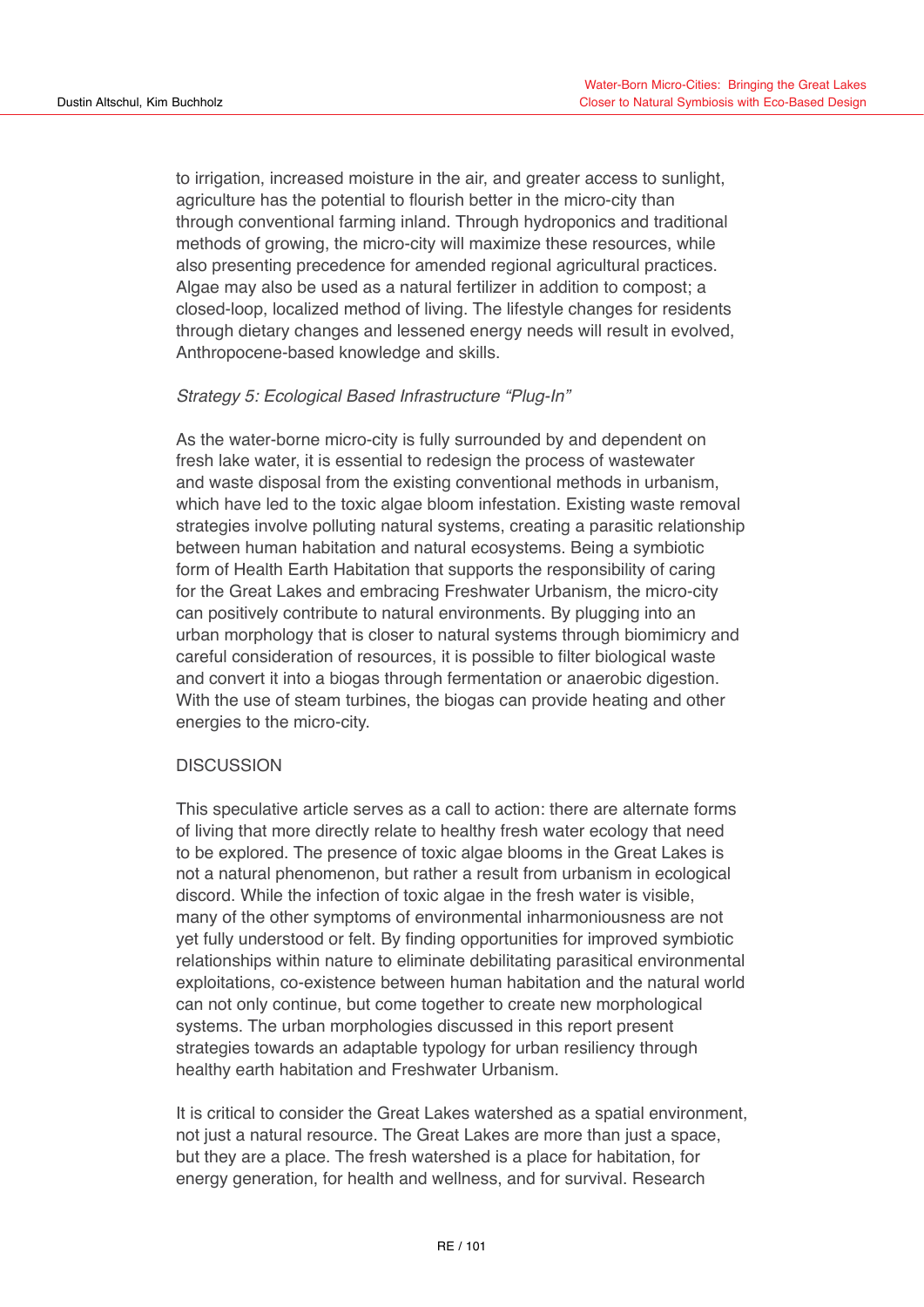and conjectural investigations should continue, as should explorations into the harvesting of toxic algae blooms for renewable energy. Toxic algae blooms are a growing problem not only in the Great Lakes region, but also in fresh water basins globally. Conventional, Western-based urban lifestyles and policies encourage people and planning programs to maintain a distance from natural and rural land, following the traditional rural to dense urban transect. As the age of Anthropocene settles in, humans need to accept new ideas for synthesized existence and begin to lessen the divide between human and nature. The tolls on the environment are growing daily, and stakeholders need to consider adaptive responses to pending environmental states or continue playing "Whac-A-Mole" at the expense of human and environmental health alike. The first changes must begin on a social behavioral level; discontinuing the accommodation of disproportionate human appetites and lifestyles.

Through coupling of energy resources, plugging into biomimicry planning ideals, thriving from negative environmental consequences of urbanism, and improving the state of the natural environment through mutually beneficial relationships, the water-borne micro-city represents a prototype urbanism; an urban morphology that can help preserve the Great Lakes. Instead of just mitigating negative changes to the environment through rerouting agricultural runoff, it is necessary to embrace inevitable detrimental conditions to accomplish the evolutionary state required for human survival and environmental health.

# **Notes**

- 1. Associated Press, "2015 Lake Erie Algae Bloom Largest on Record," *Detroit Free Press*, November 11, 2015, http://www.freep.com/story[/news/local/michigan/2015/11/11/](http://www.freep.com/story/news/local/michigan/2015/11/11/2015-lake-erie-algae-bloom-largest-record/75569602) [2015-lake-erie-algae-bloom-largest-record/75569602/](http://www.freep.com/story/news/local/michigan/2015/11/11/2015-lake-erie-algae-bloom-largest-record/75569602).
- 2. New York City, Department of City Planning, "New York City Population," NYC Population Facts,<https://www1.nyc.gov/site/planning/data-maps/nyc-population/population-facts.page>.
- 3. See "Energy and Algae" for value predication.
- 4. Photovoltaic resource map created by the National Renewable Resource Lab was used to determine assumed average PhotoVoltaic coverage and potential energy generation on Great Lakes water bodies (see Roberts 2012).
- 5. Estimate based on the use of GE's Haliade 150-6MW off shore wind turbine (see General Electric Company 2015).

#### **References**

Alarcón, María Arquero De, Jennifer Maigret, Susan Landfried, and Bin Zhang. "Visualizing the Dynamic Shorelands of the Great Lakes." *Michigan Journal of Sustainability* 4 (Summer 2016). doi:<http://dx.doi.org/10.3998/mjs.12333712.0004.005>. Asmare, Abraham M., Beranu A. Demessie, and Ganti S. Murthy. "Theoretical Estimation

the Potential of Algal Biomass for Biofuel Production and Carbon Sequestration in Ethiopia." *International Journal of Renewable Energy Research* 3, no. 3 (2013). Associated Press. "2015 Lake Erie Algae Bloom Largest on Record." *Detroit Free Press*,

November 11, 2015. Accessed September 09, 2017. [http://www.freep.com/story/news/](http://www.freep.com/story/news/local/michigan/2015/11/11/2015-lake-erie-algae-bloom-largest-record/75569602/)  [local/michigan/2015/11/11/2015-lake-erie-algae-bloom-largest-record/75569602/.](http://www.freep.com/story/news/local/michigan/2015/11/11/2015-lake-erie-algae-bloom-largest-record/75569602/)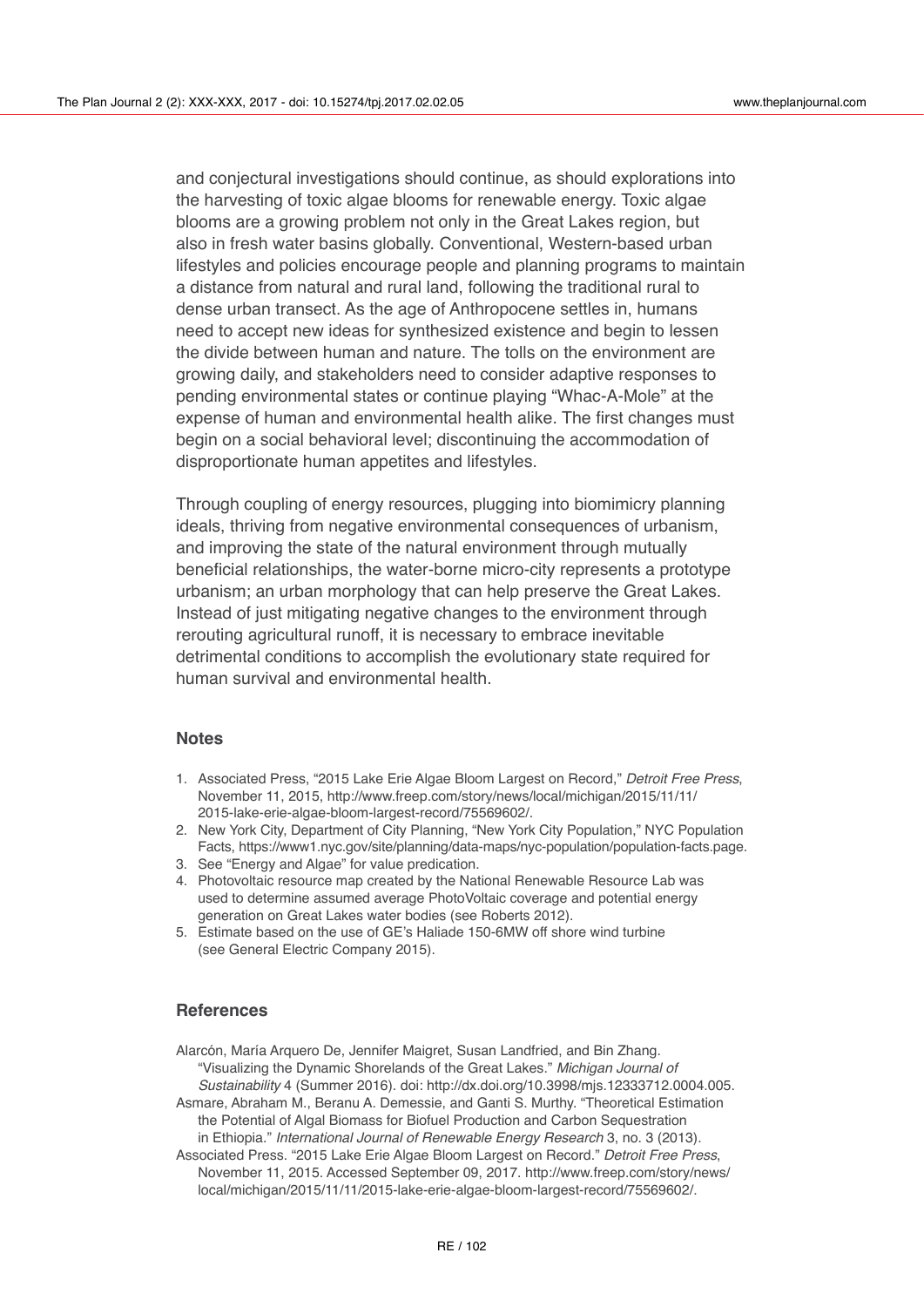- Barry, Amanda, Alexis Wolfe, Christine English, Colleen Ruddick, and Devinn Lambert. *2016 National Algal Biofuels Technology Review*. Washington DC: U.S. Department of Energy, June 2016. [https://energy.gov/sites/prod/files/2016/06/f33/national\\_algal\\_](https://energy.gov/sites/prod/files/2016/06/f33/national_algal_biofuels_technology_review.pdf) [biofuels\\_technology\\_review.pdf](https://energy.gov/sites/prod/files/2016/06/f33/national_algal_biofuels_technology_review.pdf).
- Brooks, Bryan W., James M. Lazorchak, Meredith D.A. Howard, Mari Vaughn V. Johnson, Steve L. Morton, Dawn A.K. Perkins, Euan D. Reavie, Geoffrey I. Scott, Stephanie A. Smith, and Jeffery A. Stevens. "In Some Places, in Some Cases, and at Some Times, Harmful Algal Blooms Are the Greatest Threat to Inland Water Quality." *Environmental Toxicology and Chemistry* 36, no. 5 (2017): 1125-127. doi: <https://doi.org/10.1002/etc.3801>.
- Bureau of Ocean Energy Management. "Offshore Wind Energy."
- Accessed September 09, 2017. https://www.boem.gov/Offshore-Wind-Energy/.
- Chen, Hongzhang, and Lan Wang. "Coproducts Generated from Biomass Conversion Processes." *Technologies for Biochemical Conversion of Biomass*, 2017, 219-64. doi: <https://doi.org/10.1016/b978-0-12-802417-1.00009-0>.
- Conroy, Joseph D., Douglas D. Kane, Ruth D. Briland, and David A. Culver. "Systemic, Early-Season Microcystis Blooms in Western Lake Erie and Two of Its Major Agricultural Tributaries (Maumee and Sandusky Rivers)." *Journal of Great Lakes Research* 40, no. 3 (2014): 518-23. doi: <https://doi.org/10.1016/j.jglr.2014.04.015>.
- Environmentally Concerned Citizens of South Central Michigan (ECCSCM). "Contamination. Monitoring, Reporting, Educating about CAFO Pollution." Accessed September 09, 2017. http://nocafos.org/contamination.
- –. *Follow the Manure: Factory Farms and the Lake Erie Algae Crisi*s. Lansing MI, USA: Sierra Club. November 17, 2015.
- Darzins, Al. "Algal Biofuel Technologies." PowerPoint presentation presented at States Biomass/Clean Cities Web Conference, November 6, 2008.
- Davis, R., C. Kinchin, J. Markham, E.C.D. Tan, and L.M.L. Laurens. *Process Design and Economics for the Conversion of Algal Biomass to Biofuels: Algal Biomass Fractionation to Lipid- and Carbohydrate-Derived Fuel Products*. Golden CO, USA: National Renewable Energy Laboratory, September 2014.
- Gao, Yihe, Chapin Gregor, Yuanjie Liang, Dawei Tang, and Caitlin Tweed. "Algae Biodiesel - a Feasibility Report." *Chemistry Central Journal* 6, no. 1 (2012). doi: [https://doi.org/10.1186/1752-153x-6-s1-s1.](https://doi.org/10.1186/1752-153x-6-s1-s1)
- General Electric Company. GE's Haliade 150-6MW High Yield Offshore Wind Turbine. PDF document. GE Renewable Energy of General Electric Company, 2015.
- Gilbert, J. "Nomadic Territories: A Human Rights Approach to Nomadic Peoples Land Rights." Human Rights Law Review 7, no. 4 (October 2007): 681-716. doi: [https://doi.org/10.1093/hrlr/ngm030.](https://doi.org/10.1093/hrlr/ngm030)
- Ho, Jeff C., and Anna M. Michalak. "Phytoplankton Blooms in Lake Erie Impacted by Both Long-Term and Springtime Phosphorus Loading." *Journal of Great Lakes Research* 43, no. 3 (June 2017): 221-28. doi: [https://doi.org/10.1016/j.jglr.2017.04.001.](https://doi.org/10.1016/j.jglr.2017.04.001)
- Holden, Sarah. "Are Harmful Algae Blooms (HABs) a Problem in Michigan's Inland Lakes?" PowerPoint presentation. Water Resources Division, Michigan Department of Environmental Quality. April 2016.
- Laurens, Lieve M.L., Keith E. Cooksey, Jim Sears, Mark Edwards, Craig Behnke, Niko Schultz, Steve Howell, Gina Clapper, Robert Gardener, Emillie Slaby, et al. "Industrial Algae Measurements." PDF document. Technical Standards Committee of Algae Biomass Organization, September 2015.
- National Oceanic and Atmospheric Administration (NOAA). "Lake Erie Harmful Algal Bloom Forecast." Lake Erie Algae. Accessed September 9, 2017. <http://lakeeriealgae.com/forecast/>.
- –. "NOAA, Partners Predict Severe Harmful Algal Bloom for Lake Erie." Accessed September 9, 2017. [http://www.noaanews.noaa.gov/stories2015/20150709](http://www.noaanews.noaa.gov/stories2015/20150709-noaa-partners-predict-severe-harmful-algal-bloom-for-lake-erie.html)  [noaa-partners-predict-severe-harmful-algal-bloom-for-lake-erie.html.](http://www.noaanews.noaa.gov/stories2015/20150709-noaa-partners-predict-severe-harmful-algal-bloom-for-lake-erie.html)
- New York City, Department of City Planning. "New York City Population." NYC Population Facts. Accessed September 9, 2017. [https://www1.nyc.gov/site/](https://www1.nyc.gov/site/planning/data-maps/nyc-population/population-facts.page)  [planning/data-maps/nyc-population/population-facts.page](https://www1.nyc.gov/site/planning/data-maps/nyc-population/population-facts.page).
- Obenour, Daniel, Isabella Bertani, Nathan Manning, Drew Groneworld, Craig Stow, and Donald Scavia. "2017 Western Lake Erie Harmful Algal Bloom (HAB) Forecast." PDF document. North Carolina State University, University of Michigan, NOAA Great Lakes Environmental Research Laboratory (GLERL), July 13, 2017.